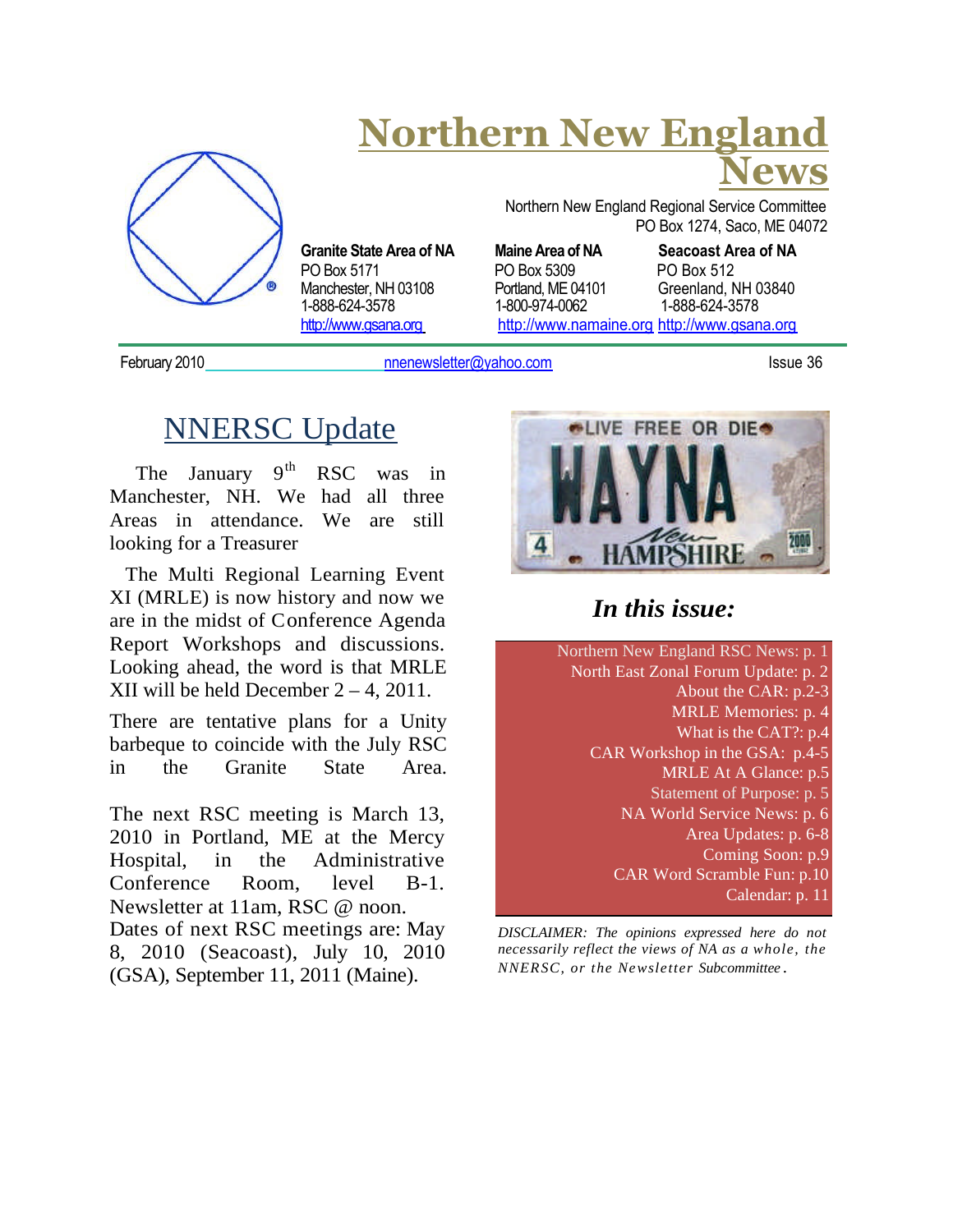

## North East Zonal Forum

*The Northeast Zonal Forum meets twice a year, once in the winter and once in the summer. It is composed of fourteen regions in the northeast United States. Its main focus is on discussion, both of topics important to our member regions, and of issues facing NA worldwide.*

The NEZF met last week in Queens NY, hosted by the Greater New York Region. The topic for the Saturday sessions was the Conference Agenda Report and there was also some time spent on the weekend on the Conference Approval Track. The meeting was attended by 2 members of the World Board. We will have more to report in the next issue.

#### **Next NEZFs:**

**Mid Atlantic** June 25-27, 2010 Rooms – 95.00 per/night. State College, PA Topic will be chosen at January's meeting.

## **New Jersey Region**

January 29-31 2011

#### **New England Region**

June 2011 With Zone Wide Workshop The NEZF website will have more info. www.nezf.org



#### **Conference Agenda Report (CAR)**

### **What It Is**

The Conference Agenda Report contains preparatory information for the World Service Conference (WSC), which is held every two years. The next WSC will be held April 25 – May 1, 2010, near the NA World Service Office in California. The WSC is a service meeting at which the business of the meeting is the welfare and future direction of Narcotics Anonymous. World Board members and regional delegates (and alternates) meet in brainstorming/vision building/information sessions, and also in parliamentary sessions. The former are informal sessions which are devoted to discussion and presenting information. The latter are formal, using a simplified adaptation of Roberts Rules of Order. At one time the WSC was totally motiondriven, but it has been deliberately moving away from that. Today it is more and more a discussion-oriented, consensus-based decision-making body.

#### **Why Pay Attention To It**

The CAR is sent out to the fellowship in order to get a fellowship-wide conscience. Our situation is something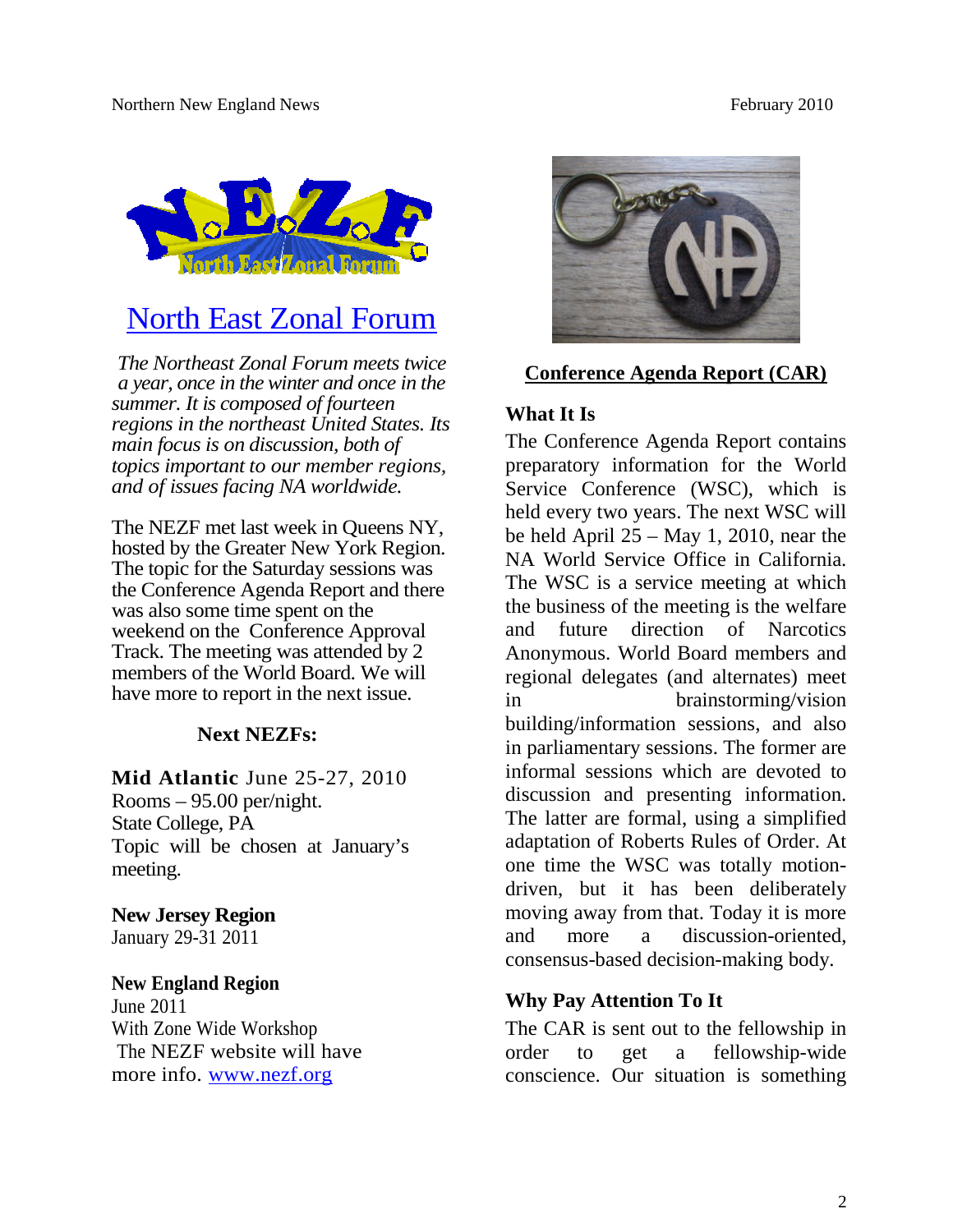like a business. The purpose of a business is to make money and everything in the business must be aligned to support that goal. The primary purpose of NA is to carry our life-saving message of recovery to the addict who still suffers. The NA group knows more than anyone else what it needs to fulfill that purpose, and the wisdom of our groups is needed so that the service system is always aligned with our primary purpose. Decisions are made by the people who show up to make them. It is vital that NA members become informed and give their regional delegates and alternates the benefits of their conscience on matters that will determine our future. The lives of addicts yet unborn may depend on the decisions we make today, and we owe it to them and to ourselves to make our very best efforts.



### **CAR for WSC 2010**

The CAR for 2010 reflects the move towards a discussion-based conference. It contains the old business motions (14 of them) but also three major topics: NA World Service resources, our service system, and literature development. Motions often get the most attention but arguably the most important part is the topics that will be discussed.

#### **How to Get a Copy**

The 2010 CAR became available November 25, 2009, at a cost of \$8.00, including shipping and handling. It is also posted for free at http://www.na.org/conference. The online version is a PDF, which may be read and printed using Adobe Acrobat Reader, a free download from Adobe. You can also order a printed copy from NA World Services (NAWS) at:

World Service Office PO Box 9999 Van Nuys, CA 91409 USA Fax orders to: 818.700.0700 Or call 818.773.9999 extension 134 or 135.

**For more information on getting a CAR voting form or the time and location of a CAR workshop near you, email the regional delegate for Northern New England Region at regionaldelegatenne@yahoo.com**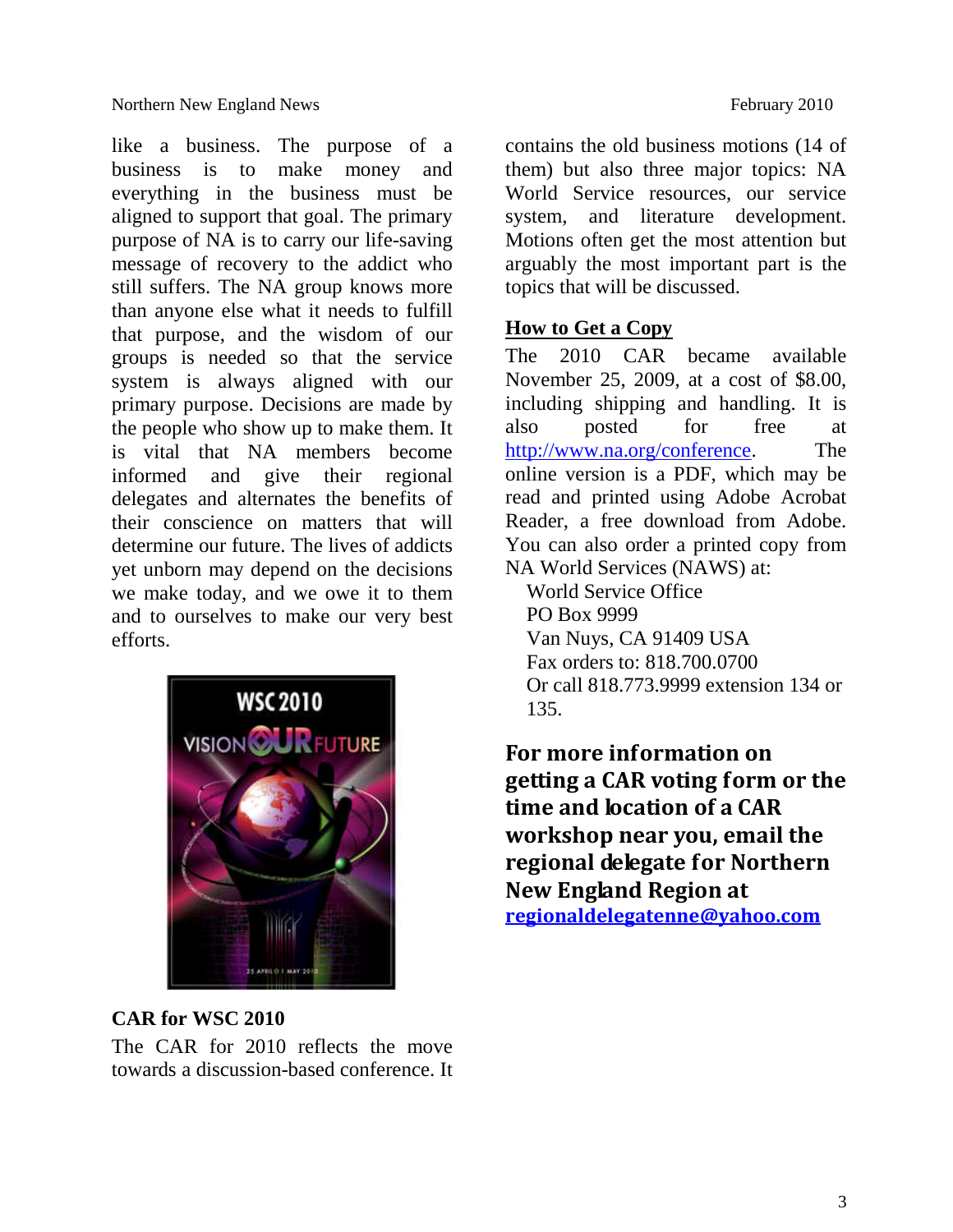#### **MRLE Memories**

I recently had the opportunity to attend MRLE in December 4, 5, and 6, 2009. The facility in Alfred, ME is a relaxing place to get together with NA friends and members that I have served with in the past, and maybe in the future! Although it seems like the main focus is the Conference Agenda Report, there is plenty of recovery and fellowship happening as well. There were recovery meetings Saturday and Sunday morning at 7am along with Friday and Saturday nights. It was exciting for me to participate in the Saturday CAR workshop and to hear addicts from many different regions share their perspective on the 14 motions and 3 discussion topics. The 2 members of the World Board that were there did an excellent job of presenting the information and facilitating the discussion, We also had a question and answer session where we asked about topics like the WSO lease, WSO Salaries, WCNA financial losses and more. Saturday night there was a clean time countdown before the meeting and then a real nice speaker shared. Sunday morning was a winding down time, from the JFT meeting at 7am, then the awesome Speaker meeting at 9am. It was a time to reflect on gratitude for the weekend. The food was excellent and plentiful as well. I left the MRLE feeling really good about the weekend. I hope to go again to the next one.

*Submitted by Member of Maine Area*

#### **What is the CAT?**

The Conference Approval Track (CAT) is a term used to describe items sent to conference participants ninety (90) days prior to the World Service Conference. It will be released on January 25, 2010 ,and will also be available for download from NAWS at http://www.na.org/?ID=conference-index Included are any proposals for seating of regions, the draft budget and project

plans for the upcoming conference cycle, and any material being presented for consideration under the service material approval process.

*Revised from 2010 CAR Glossary*



#### **CAR Workshop in GSA**

On Dec. 31, 2009 the Alternate Regional Delegate facilitated a Conference Agenda Report workshop in Concord, NH. There were 9 addicts present. There was considerable discussion on Motions 1, 2, 5, 6, 8 & 9, The comments on 1& 2 with centered around the wording and intent, whereas 5 & 6 were centered around those currently producing these key tags, are they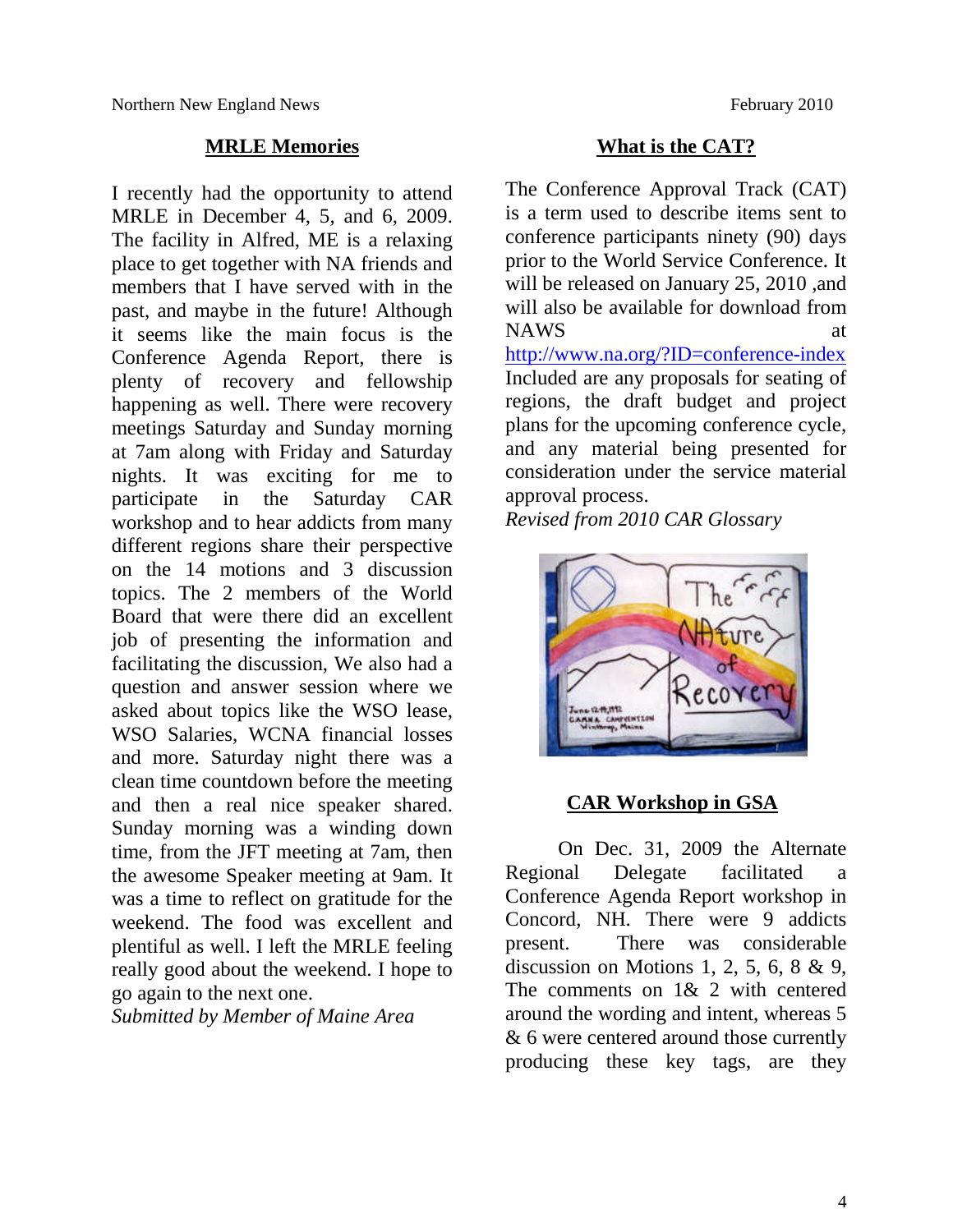infringing on copy right or literary trust issues. Discussion on Motions 8 & 9 focused on what harm would there be in developing a project plan. Finally there was a lot of talk about what happens if Motions 12, 13  $&$  14 were all to pass what would be the outcome, as some motions impact other motions.

Hopefully, we can get some clarification on these concerns at the Zonal Forum on January 22 – 24, 2010 in New York City.

It is expected to have at least one more workshop in the GSA and a couple in the Seacoast Area with at least one in the Maine Area. Contact your RCM for more details on upcoming workshops. *Member Seacoast Area*

#### **MRLE at a Glance**

Here are a few figures from MRLE taken from the clean-time countdown on Saturday night

- 52 NA members signed the cleantime poster board
- 17 NA members first time attending MRLE
- 13 Regions attended: ABCD, Connecticut, Mid-Atlantic, New Jersey, Northern New Jersey, Canada Atlantic, Volunteer, New England, Mountain Valley, Northern New England, Greater New York, Northern New York and one more I can't think of right now
- Miles traveled was recorded at 13,544
- Clean-time added up to 749 Years, 1 month and 24 days
- Average clean-time was 14.4 years

#### **Statement of Purpose**

Note from the editors..... Thank you for sharing recovery with us through the Northern New England Regional Newsletter. Our purpose is simple; to offer articles, news, photos, calendars of events in the area and some good clean fun as well. We encourage you to share this newsletter with your friends in recovery, and we also hope that you will find yourself inspired to contribute to this publication. In short, we are in service to you, our reader. We welcome your ideas, feedback, suggestions, opinions, and knowledge. As editors of this publication, we reserve the right to edit based on length, profanity and excessive drug or sexual reference. Thanks again.

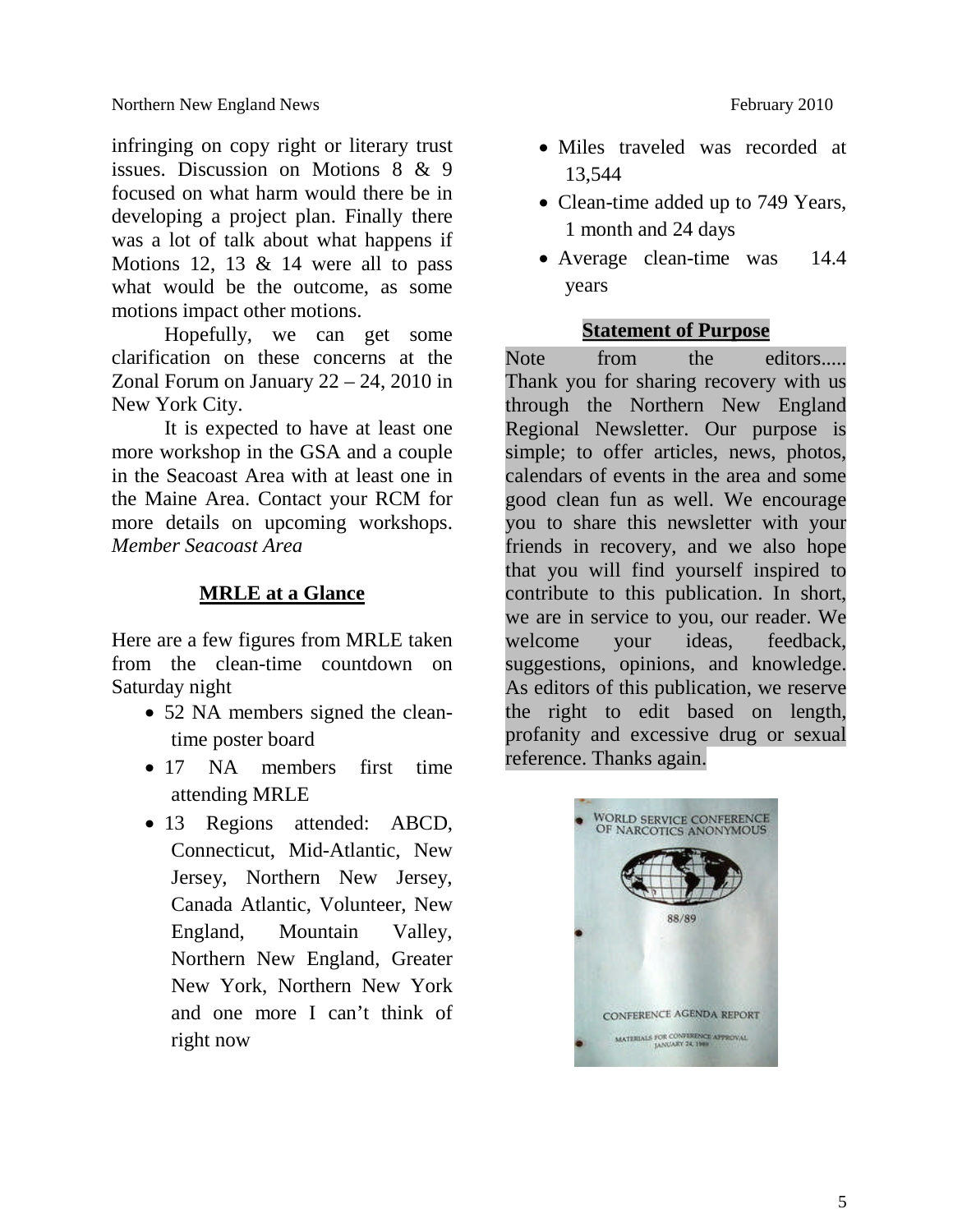Northern New England News February 2010



#### **The 30th World Service Conference**

Our Vision – Our Future 25 April – 1 May 2010 Woodland Hills, California, USA For updates on current projects ~Living Clean~Our Service System~ ~In Times of Illness~Self-Support~ and to access or purchase the Conference Agenda Report please visit the WSC area of the NAWS website:

http://www.na.org/conference

#### **Service discussions @ www.na.org**

Share or seek service experience, strength, and hope at

http://disc.na.org/servdisc/

This discussion area is organized by general area and regional service and by specific service (activities, H&I, webmasters, outreach, etc.)

#### **Just added:**

A Newsletter Service Discussion Area http://disc.na.org/servdisc/forumdisplay.php?f=25

Let NAWS know…how YOU use or would like to use the service discussion areas at www.na.org. What do you seek and share on the boards? What's not

there that you'd like to see? What's of the most value to you and your service work?

Send email to naway@na.org.

#### **Deadlines**

**25 January 2010** Conference Approval Track material available **1 March 2010** Regional report deadline **25 April–1 May 2010** World Service Conference 2010



**Area Updates**

**Granite State Area**

The ASC Chair has collaborated with the RD-A and RCM to bring CAR presentations to the GSANA. Please

take a look at our own literature committee website www.gsanalit.org for easy download of the 122 page CAR report, and a quick menu of the 14 motions before us to discuss.

#### *Activities*

Our New Year's Event and CAR workshop went well except the weather kept a lot of addicts away. We decided to scrap a Valentines event and shoot for a Spring Fling Event hopefully in Nashua.

#### *BOD*

The GSA Board of Directors held its annual meeting on Wednesday January 6. We will soon begin preparation for the tax season so each applicable committee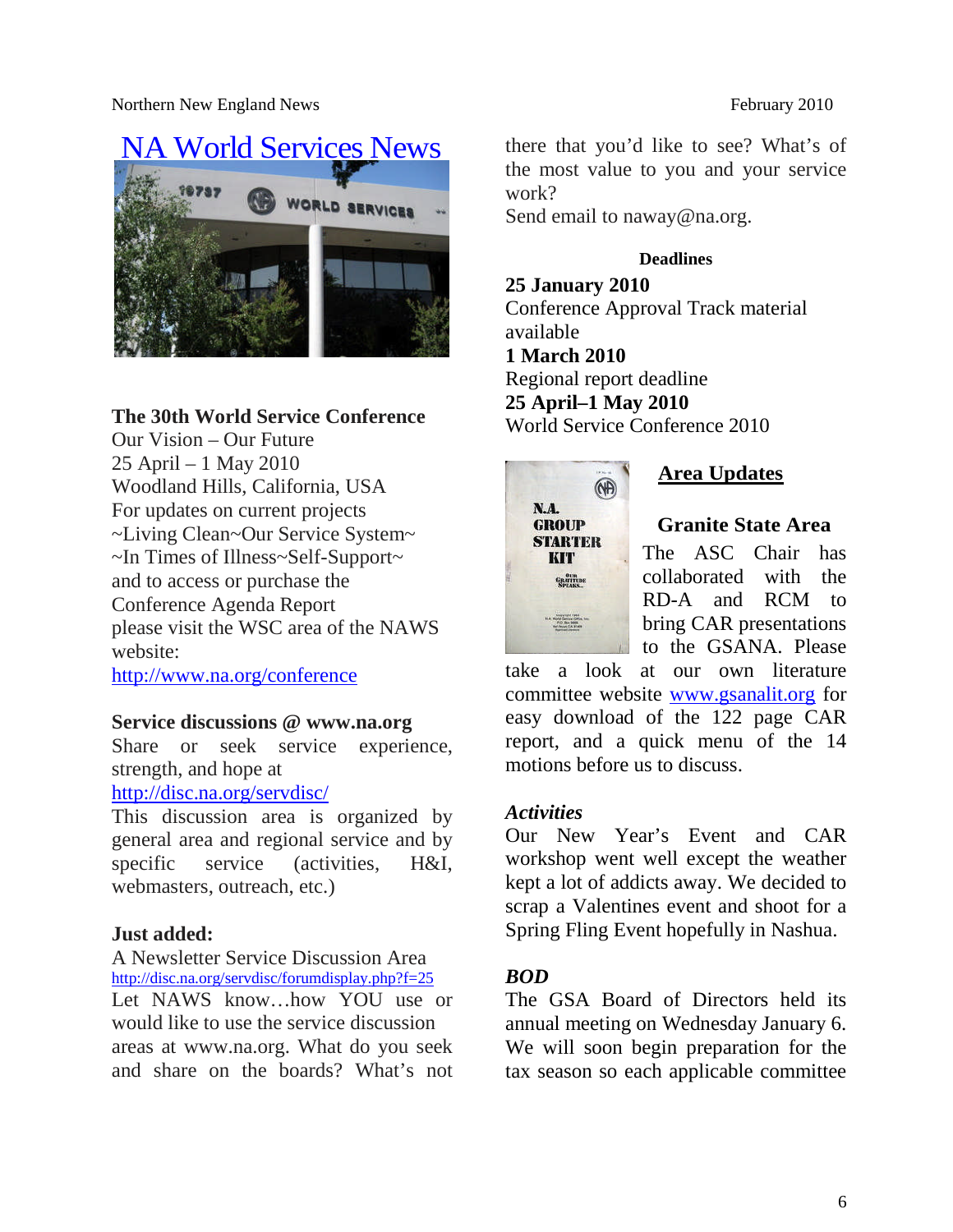and the ASC should be preparing to submit financials as required.

#### *Campout*

We are looking forward to getting art work submissions which will be voted on at next month's area. Please continue to announce this at your groups as we have not received many new submissions and are hoping to get a lot more.

#### *Convention*

We will have our yearly bowling event on March 20. The event starts at 9. The cost is 20.00 which includes shoe rental, 3 strings of bowling and snacks. We will have flyers and tickets here next month.

#### *H&I*

There is not currently a State volunteer coordinator for the prison system due to financial cutbacks. As a result we cannot qualify new panel leaders or panel members to get into State run facilities. It is unclear how long this will be the case.

#### *Literature*

The CAR workshop at the New Year's event went well; we also have more members on the online literature forum  $(21$  in all now)..

#### *PI*

The phone line has eliminated the antiquated technology of pagers in our system and has moved to the answering services Auto-Dial feature to reach our day and night trusted servants.

This will save our ASC \$22.14 per month or \$265.68 per year.



**Maine Area** *Maine Area CAR Workshop* The date is for this workshop is on Sunday, February 7, 2010, at the ASC. The CAR has 14 motions and three major topics. It is hoped that the attendees will bring this information back to their groups for group conscience. There is a voting form that

each group can fill out to send in their group conscience.

#### *Elections*

In December we recently elected an ASC Chair and Vice Chairperson

#### *H&I*

The Portland area recently held a meeting with 7 in attendance, orientation packets were given, and applications for the Cumberland County Jail were completed by many. We plan to hold another meeting on January 29 at 8:30 at the Immanuel Baptist church in Portland. We are looking to create a women's commitment for the Cumberland County Jail and willing volunteers are needed for all the Maine H@I commitments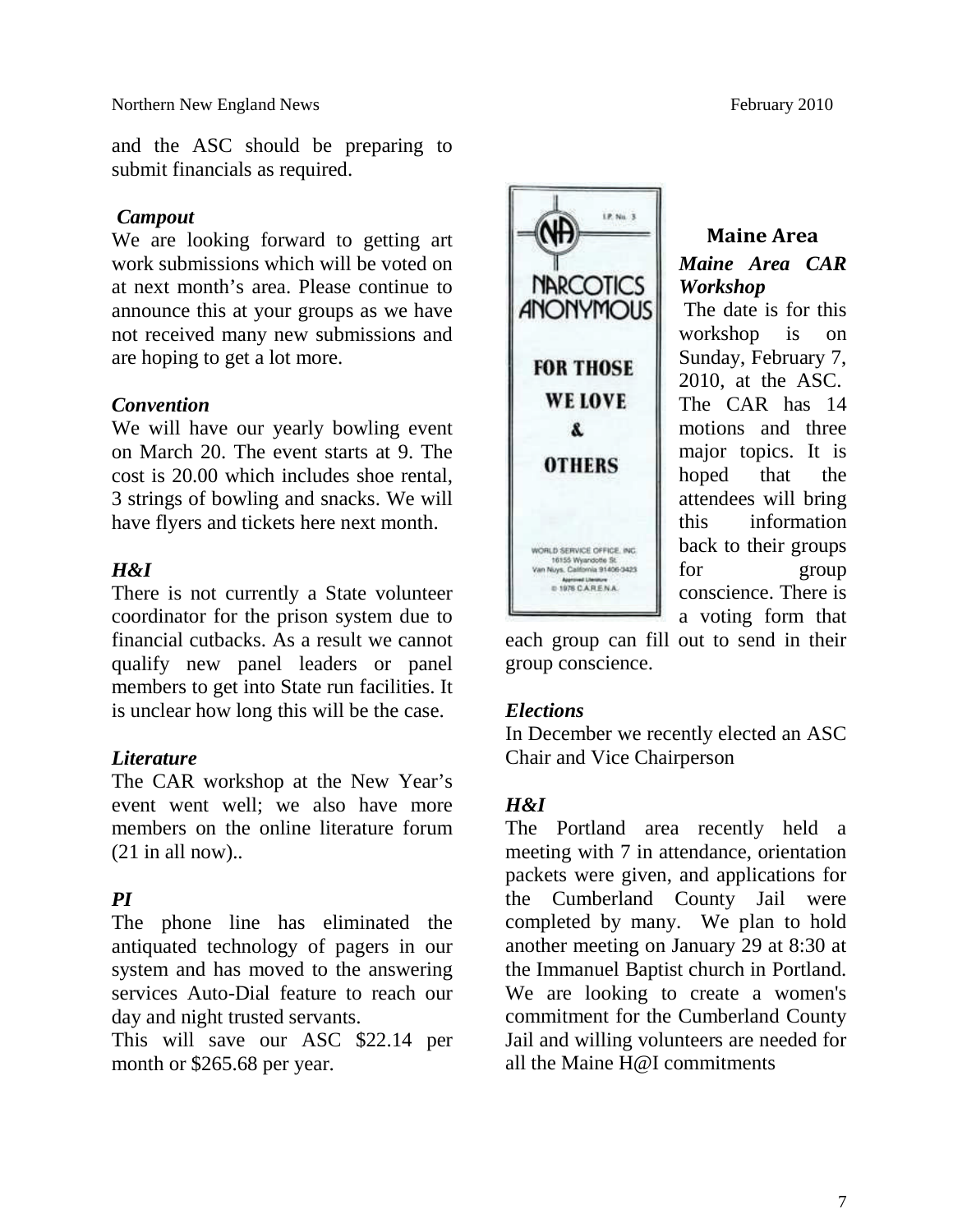#### *Website*

There is a new page on the website to serve as a preview of what to expect at an NA meeting for people to have never been to one. To see it, go the www.namaine.org website and on the home page, in the first paragraph titled "**Think you might have a drug problem?",** go to the sentence "If you would like an idea of what to expect at an NA meeting, click here." and click on the word "here". It is adapted from a page on the Northern California Regional website with permission.

#### *Activities*

We are looking into a potluck game night for the end of January/early February, a day of bowling and a Spring Fling Dance for April. The Halloween Dance was a great success, with over 65 addicts in attendance. We made enough money to cover all expenses for rental of the facility and food, with a \$100.00 positive balance.

#### *Ad-hoc*

An ad-hoc committee was formed for the purpose of updating the policy guidelines with all of the motions that have not yet been integrated. The ad-hoc dissolves at the June ASC of 2010

#### **Seacoast Area**

PR (formerly H&I and PI) is slowly ramping up, looking to organize more commitments. The PR committee will be meeting on 1/30 from 7-730 pm at the First Church Congregational, before the Saturday night "Clean to Grow" group in Rochester, NH.

The Seacoast Activities Committee has created an upcoming event for Sunday, Feb. 21st, at a sledding, skiing, tubing location in South Berwick. There is no cost associated with this event, using the available tow rope is optional, no gear is provided, bring your own. 12-4 pm, kids are welcome.

The Seacoast Area's Freedom Under the Stars Campout (XX) has begun its meetings. The Campout will be the weekend of July 16-18 at the Goose Hollow Campground in Thornton NH. This campout will differ from past ones in that there will be a greater number of meetings, workshops and events.

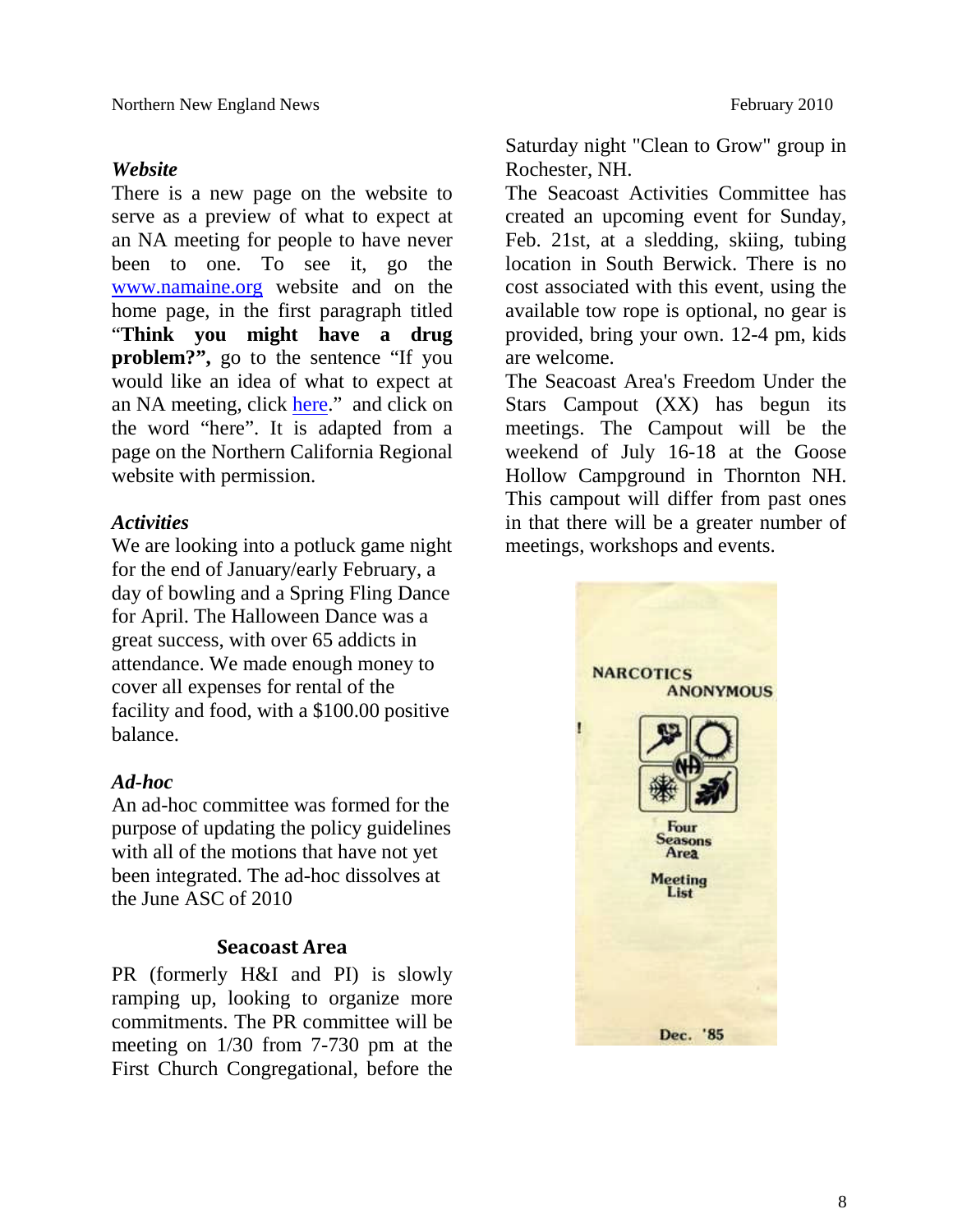Northern New England News February 2010

#### **To download fliers go to:**

http://gsana.org/events.html

#### http://namaine.org/events.html

## **Coming Soon…**



" PLEASE SOTE ""

- this has the actions of their of ad a tallahis for sels at paragproved
- traine stachatta compress the 7 styles and don<br>Linghs, 9 month on furbanker, brankfurt on the
- te, 9 meets on furbootes, brenkfust on Hundre<br>The bootled and negrovined as all times<br>stand to and pixis op after your pat will square a<br>d to boon the compyrimal
- 
- .<br>2004 Mahmut Maham Pilipina ang kabang pe

\* The Lampush committee assurers the right to ack answer

**INTERNATION TO CANDICT IN A SERVICE AND INTERNATION OF STATE CONTROL**<br>AND CAMPLECONS TO THE THEFT OF A SERVICE CANDICAL CAMPLECON<br>L CAMPLECONS IN BASER WAS ON THE LORDER OF THE THE CONSULT<br>APPROVED IN ASSAULT VALUE OF THE

**COLOR AND BUILDING ASSAULT** GIA 24 November





<sup>8</sup>pinitual Plenty after XX

June 24, 25, 26, 27, 2010

Special 4 day event!!! Apple Hill Campground<br>Bethlehem, NH

| <b>ENRICHA</b><br><b>Britt Aut Mat</b><br>Flusivesc. Ink distributes<br>Trades<br>سفشنا<br>1844<br>Peace 1                                                                                                                                                                                                                                                                                                                                                                                                                                                                                                                 |                                                                                                                                                                                                                          |                                                                          |                                                                                                                                                                                                                                                                                                                                                                                                                                                                                                                                                                                                                                                        |                                                                                                                                                                      |
|----------------------------------------------------------------------------------------------------------------------------------------------------------------------------------------------------------------------------------------------------------------------------------------------------------------------------------------------------------------------------------------------------------------------------------------------------------------------------------------------------------------------------------------------------------------------------------------------------------------------------|--------------------------------------------------------------------------------------------------------------------------------------------------------------------------------------------------------------------------|--------------------------------------------------------------------------|--------------------------------------------------------------------------------------------------------------------------------------------------------------------------------------------------------------------------------------------------------------------------------------------------------------------------------------------------------------------------------------------------------------------------------------------------------------------------------------------------------------------------------------------------------------------------------------------------------------------------------------------------------|----------------------------------------------------------------------------------------------------------------------------------------------------------------------|
| fogal-dam<br><b>York-Sid Look to think</b><br>Replacement spins \$7910.<br>Life Registation after \$7879<br><b>Extention dealer</b><br>Frein, Karana Russa<br><b><i><u><u>Research Add Esterior</u></u></i></b><br>to Balcades Series<br><b>Newport &amp; Southed Bullett</b><br><b>Robertowy Musike call Librarie International</b><br><b>Extracted Research Miles 199914</b><br><b>Child a Rangual?</b><br><b>Runday Roadfool Bullet</b><br>Chief is knownight that art<br><b>Scientist Editor</b><br><b>Sale Participa: Adults</b><br>Kedy Blvd., sold controls.<br>Reported as a significant<br>Las beautes also don't | <b>Bala</b><br>01048 E<br>\$50.00 \$<br><b>SPLEY 6</b><br><b>Bitt L</b><br><b>MAI 6</b><br><b>MAI 4</b><br>\$31.95 \$<br>\$8.95 S.<br>MAIN S<br><b>BRACK</b><br>99.97.0<br><b>STER E</b><br><b>MAY</b> 1<br><b>BER 1</b> | an isala.<br>in phone 1. 9 saids ag on the right<br><b>Emilian state</b> | <b>Directions</b><br>Freeze Ma South: Toke Ns. 195 and New<br>Herewickers: "Have kike that I med up both at<br>mid-et-weige was four-finish. Kd., This sealer<br>listings and approximately the netc-<br>through your harit with take a make at the<br>severed ingles can an Varia Wind Trivani as use<br><b>Journal Avel: Jackwayneple</b><br>Totalk (Reserves B). The detailed turn, year.<br>Nadag, MI Take Dot I'mal protekt at<br>the staf of same onto Neil Draud, R.A. Hokes<br>Free May Play Late to 200 in 44th<br>in \$1.150. They follow detectoral above.<br>Frent Rooms, MA: Vida Bir 970 as Br.<br>USEWER and sales for TV. Then Artists | <b>Freedom Through Unity</b><br><b>GSACNA VI</b><br>July 30, 31 & August 1, 2010<br>The Granite State Area<br>of Narooties Anonymousa<br>6th Celebration of Recovery |
| <b>Reserves Trendries</b><br>Naly clocks plastic or UAAAA Livewage Complete<br>Busque Newton nethels assembly at using<br>d Soldana<br>· Flores contact Progresswing Euro last are served with<br>1 Earth Meteoraphorakes coust in association file 10:00:00                                                                                                                                                                                                                                                                                                                                                               | <b>Louisville</b>                                                                                                                                                                                                        | Findest<br><b>Named diami</b>                                            | Registration Hours<br>2.00pm <sup>4</sup> -00pm<br>9 Stern esdead<br>COlum 5 Miles                                                                                                                                                                                                                                                                                                                                                                                                                                                                                                                                                                     | at the<br>Radisson Nashua Hotel<br>Nashua, New Hampshire<br>This is a non-smoking creat                                                                              |

 $\vee$ Granite strate Aren's within had straining **SERVICE** Spring Fling h of Good Shephred Na plane contact:<br>Deb B or LiP Lin  $301$ sker Jan Jun-ipe **Bit Luck Di** 6:30pm Apro Danie Sjen-Tijes sted Doussins \$10 e join us for a Speaker-Jam, Pot Luck Dim Show and Dance! This event is a fundraiser to help raise money for Granite State's Area Com-VI Freedom Thru Unity in Nashus NH. This will be a pot buck so, bring your favorite dish to share!

#### **Narcotics Anonymous**

Northern New England al Service Committee Meeting March 13, 2010 In The Maine Area

Mercy Hospital, 144 State Street, Portland, Maine Administrative Conference Room (ACR), Level 81.<br>and subcommittees - 11API / RSC Meeting begins at noon

 $\begin{small} \textbf{H} & \textbf{u}_{\text{P}} & \textbf{u}_{\text{P}} & \textbf{u}_{\text{P}} & \textbf{u}_{\text{P}} & \textbf{u}_{\text{P}} & \textbf{u}_{\text{P}} & \textbf{u}_{\text{P}} & \textbf{u}_{\text{P}} & \textbf{u}_{\text{P}} & \textbf{u}_{\text{P}} & \textbf{u}_{\text{P}} & \textbf{u}_{\text{P}} & \textbf{u}_{\text{P}} & \textbf{u}_{\text{P}} & \textbf{u}_{\text{P}} & \textbf{u}_{\text{P}} & \textbf{u}_{\text{P}} & \textbf{$ 



an Midayin Sanadir, Israel (bu Midayi Turuyaka (bay) Tata as <sub>tha</sub> Turuyil Pri<br>ing Thomasily, ann dhil said margar sich is sign, Political Principal<br>mara marjib, markan right at the underly the television that with the sam

 $\begin{minipage}[t]{0.9\textwidth} \begin{minipage}[t]{0.9\textwidth} \begin{itemize} {\bf 2.0\textwidth} \begin{itemize} {\bf 2.0\textwidth} \begin{itemize} {\bf 2.0\textwidth} \begin{itemize} {\bf 2.0\textwidth} \begin{itemize} {\bf 2.0\textwidth} \begin{itemize} {\bf 2.0\textwidth} \begin{itemize} {\bf 2.0\textwidth} \begin{itemize} {\bf 2.0\textwidth} \begin{itemize} {\bf 2.0\textwidth} \begin{itemize} {\bf 2.0\textwidth} \begin{itemize} {\bf 2.0\textwidth} \begin{itemize} {\bf 2.0$ 

**Everyone Welcome!** 

For every information, where contact Journal F. (Regional Delegate) Mike F. Chairpeane<br>(28.4.10 Floor Siebhas) 1499-244 (Sep 1) / 1499-254 o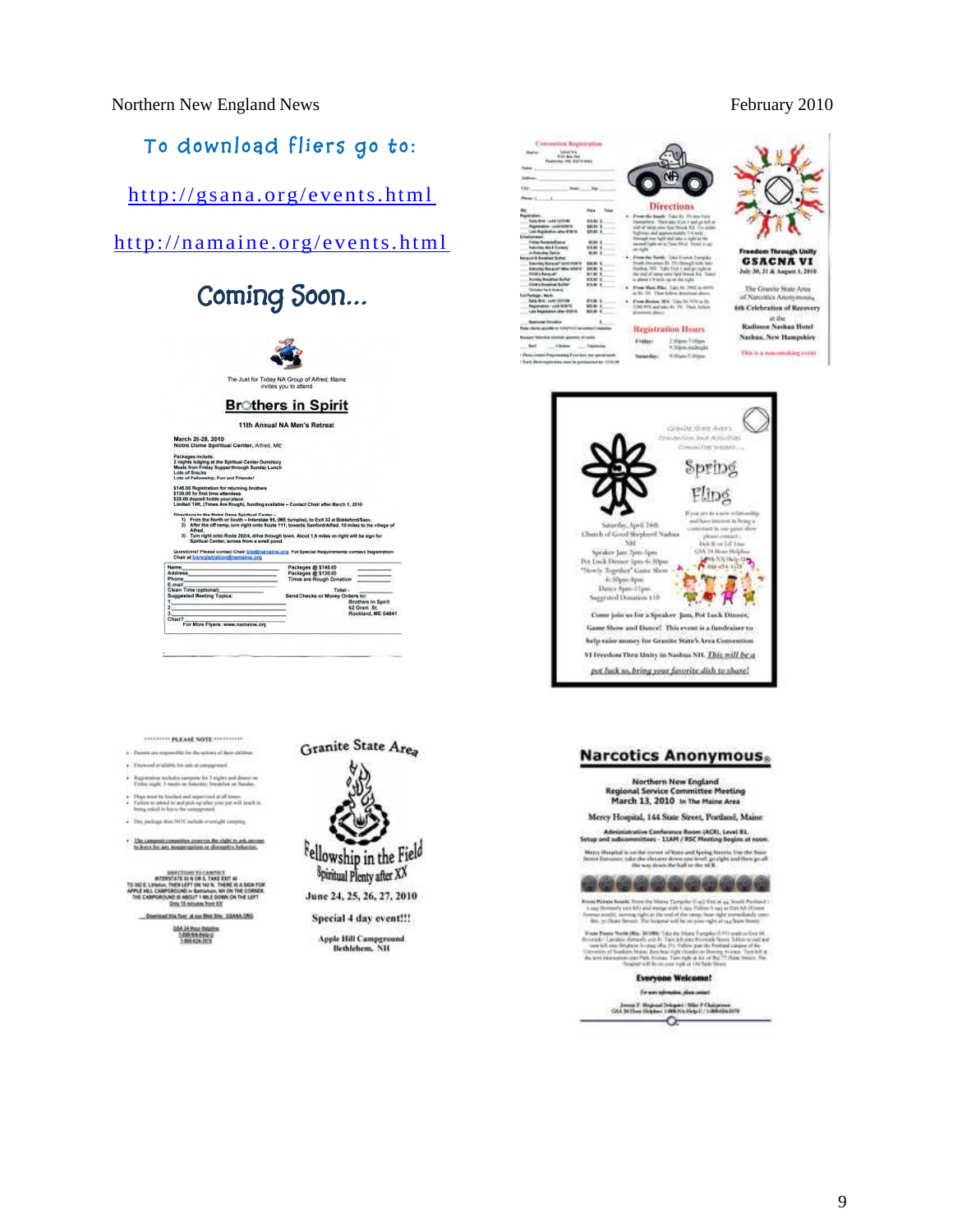# **CAR Fun Word Scramble**

#### **Unscramble the words below:**

| 15. snaw    |                   |
|-------------|-------------------|
|             |                   |
|             |                   |
|             | 22. omtioucnanime |
|             |                   |
| 25. eddcsae |                   |
|             |                   |
|             |                   |
|             |                   |
|             |                   |
|             |                   |
|             |                   |
|             |                   |